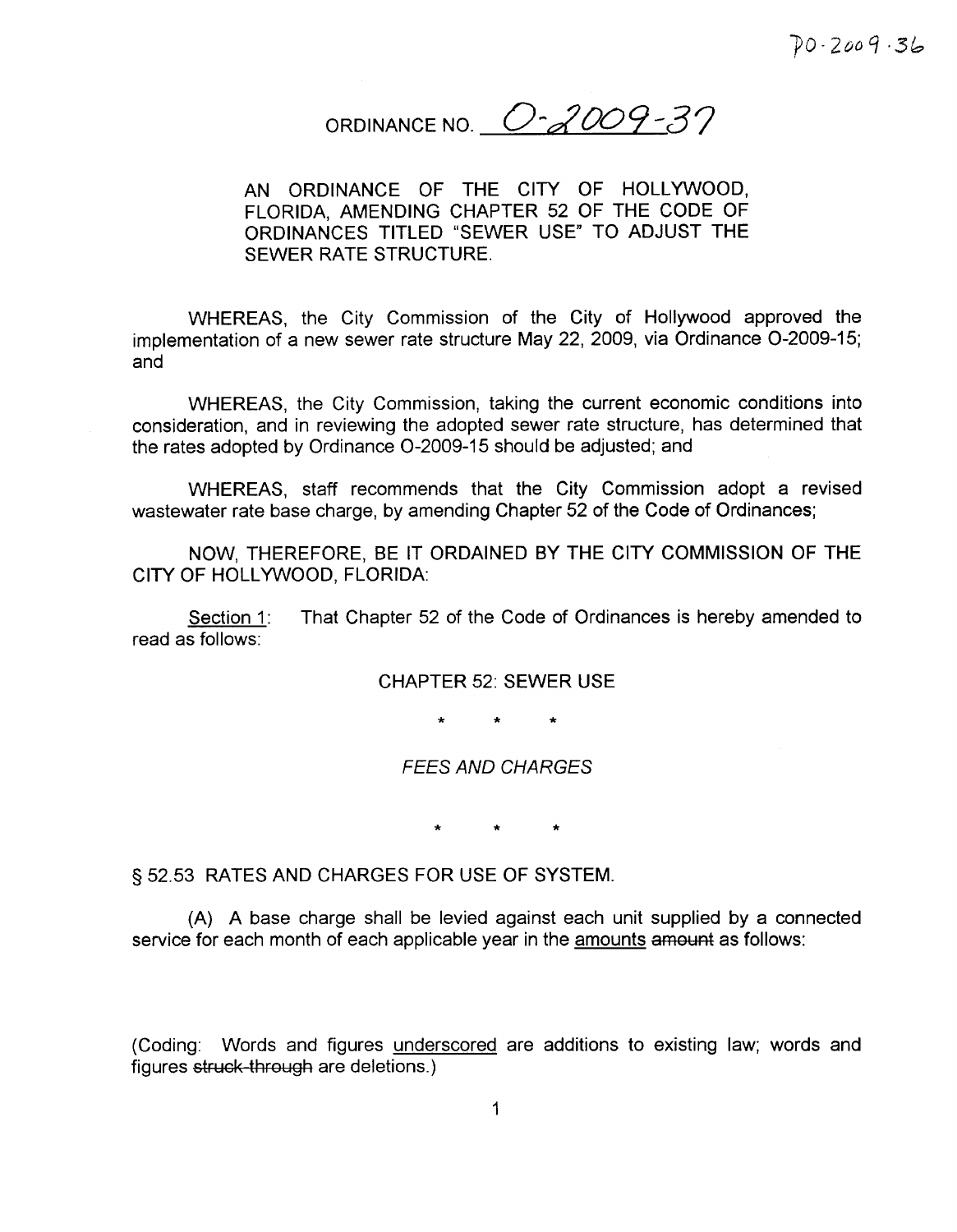| <b>Wastewater Rates and Charges</b> |                                                                                                         |                      |                   |                     |                     |                      |                     |
|-------------------------------------|---------------------------------------------------------------------------------------------------------|----------------------|-------------------|---------------------|---------------------|----------------------|---------------------|
|                                     |                                                                                                         | 6/3/2009             | 10/1/2009         | 10/1/2010           | 10/1/2011           | <del>10/1/2012</del> | 10/1/2013           |
|                                     | <b>Monthly Base Charge:</b>                                                                             |                      |                   |                     |                     |                      |                     |
|                                     | <u> Residential - Charge Per Unit</u>                                                                   |                      |                   |                     |                     |                      |                     |
| Single Family                       |                                                                                                         | -\$4.50              | $-$ \$5.30        | $-$ \$6.10          | \$6.90              | <del>\$7.70</del>    | -\$8.50             |
| Multi Family                        |                                                                                                         | $-$ \$3.20           | -\$3.77           | \$4.34              | \$4.90              | <del>\$5.47</del>    | \$6.04              |
|                                     | Non Residential - Charge by Meter Size                                                                  |                      |                   |                     |                     |                      |                     |
| Meter Size Meter                    |                                                                                                         | <b>Base</b>          | <del>-Base</del>  | <b>Base</b>         | <del>-Base</del>    | -Base                | -Base               |
|                                     | <del>Equivalency</del>                                                                                  | Charge               | Charge            | Charge              | Charge              | Charge               | <b>Charge</b>       |
| 5/8-INCH                            | 4.O                                                                                                     | \$4.50               | <del>\$5.30</del> | \$6.10              | \$6.90              | <del>\$7.70</del>    | \$8.50              |
| 1-INCH                              | 2.5                                                                                                     | <del>\$ 11.25</del>  | \$13.25           | <del>\$15.25</del>  | <del>\$17.25</del>  | \$19.25              | \$21.25             |
| 1-1/2 INCH 5.0                      |                                                                                                         | <del>\$ 22.5</del> 0 | \$26.50           | <del>\$30.5</del> 0 | \$34.50             | <del>\$38.50</del>   | <del>\$42.50</del>  |
| 2-INCH                              | 8.0                                                                                                     | <del>8 36 00</del>   | <b>\$42.40</b>    | <b>\$48.80</b>      | <del>\$55.20</del>  | <del>\$61.60</del>   | <del>\$68.00</del>  |
| 3 INCH                              | 45.0                                                                                                    | \$67.50              | \$79.50           | \$91.50             | \$103.50            | <del>\$115.50</del>  | <del>\$127.50</del> |
| 14-INCH                             | <del>25.0</del>                                                                                         | <del>\$112.50</del>  | \$132.50          | \$152.50            | \$172.50            | <del>\$192.50</del>  | \$212.50            |
| 6-INCH                              | 50.0                                                                                                    | <del>\$225.00</del>  | \$265.00          | \$305.00            | <del>\$345.00</del> | <del>\$385.00</del>  | <del>\$425.00</del> |
| 8-INCH                              | 80.0                                                                                                    | \$360.00             | <b>\$424.00</b>   | \$488.00            | <del>\$552.00</del> | <del>\$616.00</del>  | \$680.00            |
|                                     | *All rates shown are for Inside-City customers. Outside-City customer rates are 1.25 times rates shown. |                      |                   |                     |                     |                      |                     |

|                                                                                                         | <b>Wastewater Rates and Charges</b> |                    |                     |                    |                    |
|---------------------------------------------------------------------------------------------------------|-------------------------------------|--------------------|---------------------|--------------------|--------------------|
|                                                                                                         | 11/04/09                            | 10/1/2010          | 10/1/2011           | 10/1/2012          | 10/1/2013          |
| <b>Monthly Base Charge:</b>                                                                             |                                     |                    |                     |                    |                    |
| <b>Residential - Charge Per Unit</b>                                                                    |                                     |                    |                     |                    |                    |
| Single Family                                                                                           | \$4.97                              | \$5.46             | \$5.80              | <u>\$6.16</u>      | \$6.48             |
| Multi Family                                                                                            | \$3.53                              | \$3.88             | \$4.12              | \$4.37             | \$4.60             |
| Non Residential - Charge by Meter Size                                                                  |                                     |                    |                     |                    |                    |
| Meter Size                                                                                              | <b>Base</b>                         | <b>Base</b>        | <u>Base</u>         | <b>Base</b>        | <u>Base</u>        |
|                                                                                                         | Charge                              | Charge             | Charge              | Charge             | <b>Charge</b>      |
| 5/8 INCH                                                                                                | 4.97<br>S                           | \$<br>5.46         | 5.80<br>\$          | \$<br>6.16         | \$<br>6.48         |
| 1 INCH                                                                                                  | 6.21                                | \$<br>8.19         | \$<br><u> 10.15</u> | \$<br><u>12.32</u> | 16.19<br><u>\$</u> |
| 1 1/2 INCH                                                                                              | 12.41<br>S.                         | \$<br>16.37        | 20.29<br>S          | S<br>24.64         | 32.37<br>\$        |
| $2$ INCH                                                                                                | 19.85                               | \$<br>26.18        | 32.46<br>\$         | \$<br>39.42        | \$<br>51.79        |
| 3 INCH                                                                                                  | 37.21                               | \$<br><u>49.09</u> | \$<br>60.86         | \$<br>73.91        | \$<br>97.10        |
| 4 INCH                                                                                                  | 62.02<br>S.                         | \$<br>81.81        | 101.43<br>S.        | 123.18<br>S.       | \$161.83           |
| 6 INCH                                                                                                  | \$124.03                            | 163.62<br>S.       | \$202.85            | \$246.36           | \$323.65           |
| 8 INCH                                                                                                  | \$198.45                            | 261.79<br>S.       | \$324.55            | \$394.17           | \$517.84           |
| *All rates shown are for Inside-City customers. Outside-City customer rates are 1.25 times rates shown. |                                     |                    |                     |                    |                    |

 $\star$  $\star$ 

 $\star$ 

 $\alpha_{\rm{eff}}$ 2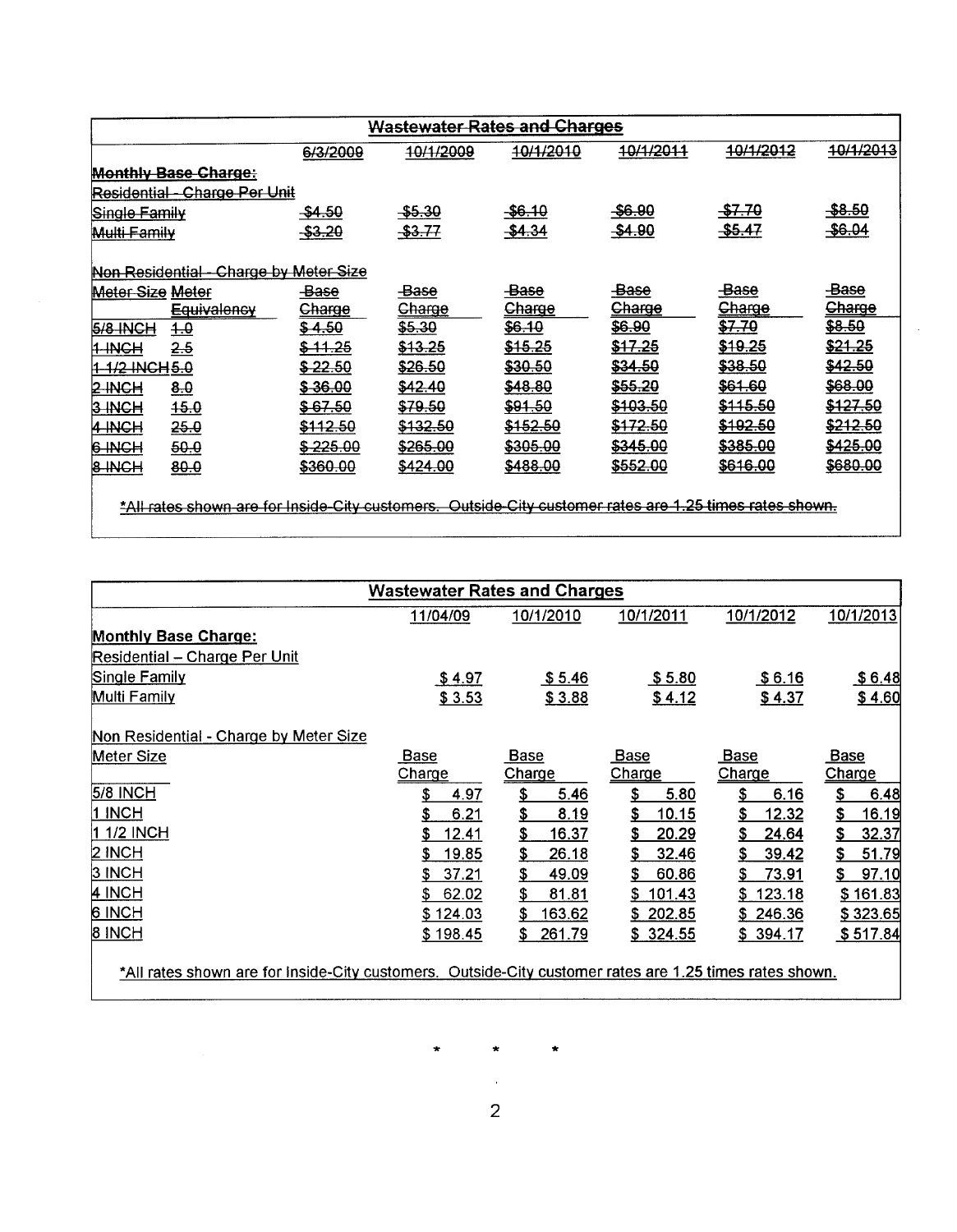C) In addition to the base charge, any sewer user who shall use water shall pay for sewer service at the applicable rate beginning upon the effective date of the applicable year <del>per 133.7 cubic feet or 1,000 gallons of water used</del> as follows

|                      |                                 |                                                                                                                                                                                                                                                                                          |                                                  | <b>Wastewater Rates and Charges</b>              |                                       |                                           |                                           |
|----------------------|---------------------------------|------------------------------------------------------------------------------------------------------------------------------------------------------------------------------------------------------------------------------------------------------------------------------------------|--------------------------------------------------|--------------------------------------------------|---------------------------------------|-------------------------------------------|-------------------------------------------|
|                      | <b>Flow Rate per CCF:</b>       | 6/3/2009                                                                                                                                                                                                                                                                                 | 10/1/2009                                        | 4 <del>0/1/2010</del>                            | 10/1/2011                             | 40/1/2012                                 | 10/1/2013                                 |
| From:                | ∓e÷                             | <del>Flow Rate</del><br>per CCF                                                                                                                                                                                                                                                          | <b>Elow</b><br>Rate-per<br><b>CCF</b>            | <b>Flow</b><br>Rate per<br>CCF                   | <b>Flow</b><br>Rate per<br><b>CCF</b> | <b>Flow</b><br><del>Rate per</del><br>CCF | <b>Flow</b><br>Rate per<br>CCF            |
| $\underline{\theta}$ | $\overline{4}$                  | \$4.82                                                                                                                                                                                                                                                                                   | \$4.85                                           | <del>\$5.77</del>                                | <b>\$6.16</b>                         | <del>\$6.58</del>                         | \$7.05                                    |
| $\overline{5}$       | $\overline{\mathbf{e}}$         | \$4.82                                                                                                                                                                                                                                                                                   | \$4.85                                           | \$5.77                                           | \$6.16                                | \$6.58                                    | \$7.05                                    |
| 40                   | $\overline{14}$                 | \$4.82                                                                                                                                                                                                                                                                                   | \$4.85                                           | \$5.77                                           | \$6.16                                | \$6.58                                    | \$7.05                                    |
| $\frac{45}{5}$       | 49                              | \$4.82                                                                                                                                                                                                                                                                                   | \$4.85                                           | <del>\$5.77</del>                                | \$6.16                                | \$6.58                                    | \$7.05                                    |
| 20                   | And<br>Over                     | \$0.00                                                                                                                                                                                                                                                                                   | \$0.00                                           | \$0.00                                           | \$0.00                                | \$0.00                                    | \$0.00                                    |
|                      | <b>Multi Family Residential</b> |                                                                                                                                                                                                                                                                                          |                                                  |                                                  |                                       |                                           |                                           |
|                      |                                 | Outer Ranges of Blocks to be Adjusted by Unit Count                                                                                                                                                                                                                                      |                                                  |                                                  |                                       |                                           |                                           |
| <del>From:</del>     | <del>To:</del>                  | <b>Flow Rate</b><br>per-CCF                                                                                                                                                                                                                                                              | <b>Flow</b><br>Rate-per<br>CCF                   | <b>Flow</b><br><del>Rate per</del><br><b>GGF</b> | <b>Flow</b><br>Rate per<br><b>CCF</b> | <b>Flow</b><br>Rate-per<br>CCF            | <b>Flow</b><br><del>Rate per</del><br>CCF |
| $\underline{\Theta}$ | $\overline{3}$                  | \$4.82                                                                                                                                                                                                                                                                                   | \$4.85                                           | \$5.77                                           | \$6.16                                | <del>\$6.58</del>                         | \$7.05                                    |
| $\overline{4}$       | 6                               | <del>\$4.82</del>                                                                                                                                                                                                                                                                        | \$4.85                                           | \$5.77                                           | \$6.16                                | \$6.58                                    | \$7.05                                    |
| $\overline{1}$       | 40                              | \$4.82                                                                                                                                                                                                                                                                                   | <del>\$4.85</del>                                | <b>\$5.77</b>                                    | <b>\$6.16</b>                         | \$6.58                                    | \$7.05                                    |
| $\overline{11}$      | 43                              | <del>\$4.82</del>                                                                                                                                                                                                                                                                        | \$4.85                                           | \$5.77                                           | <b>\$6.16</b>                         | \$6.58                                    | \$7.05                                    |
| 44                   | And<br><del>Over</del>          | \$0.00                                                                                                                                                                                                                                                                                   | \$0.00                                           | \$0.00                                           | \$0.00                                | \$0.00                                    | \$0.00                                    |
|                      |                                 |                                                                                                                                                                                                                                                                                          |                                                  |                                                  |                                       |                                           |                                           |
|                      |                                 | <b>Non Residential - All Meter Sizes</b>                                                                                                                                                                                                                                                 |                                                  |                                                  |                                       |                                           |                                           |
| From:                | ∓e÷                             | <b>Flow Rate</b><br>per CCF                                                                                                                                                                                                                                                              | <b>Flow</b><br><del>Rate per</del><br><b>CCF</b> | <b>Flow</b><br>Rate per<br>CCF                   | <b>Flow</b><br>Rate per<br><b>CCF</b> | Flow<br><del>Rate per</del><br><b>CCF</b> | Flow<br><del>Rate per</del><br><b>CCF</b> |
| <b>All Flow</b>      |                                 | \$4.82                                                                                                                                                                                                                                                                                   | <b>\$4.85</b>                                    | <del>\$5.77</del>                                | \$6.16                                | <del>\$6.5</del> 8                        | \$7.05                                    |
| shown.<br>$**$       | $CCF = 100$ cubic feet          | All rates shown are for Inside City customers. Outside City customer rates are 1.25 times rates<br>The flow rate for each range will apply to any amount of monthly flow that is equal to or greater than<br>the minimum of the range and less than the minimum of the next higher range |                                                  |                                                  |                                       |                                           |                                           |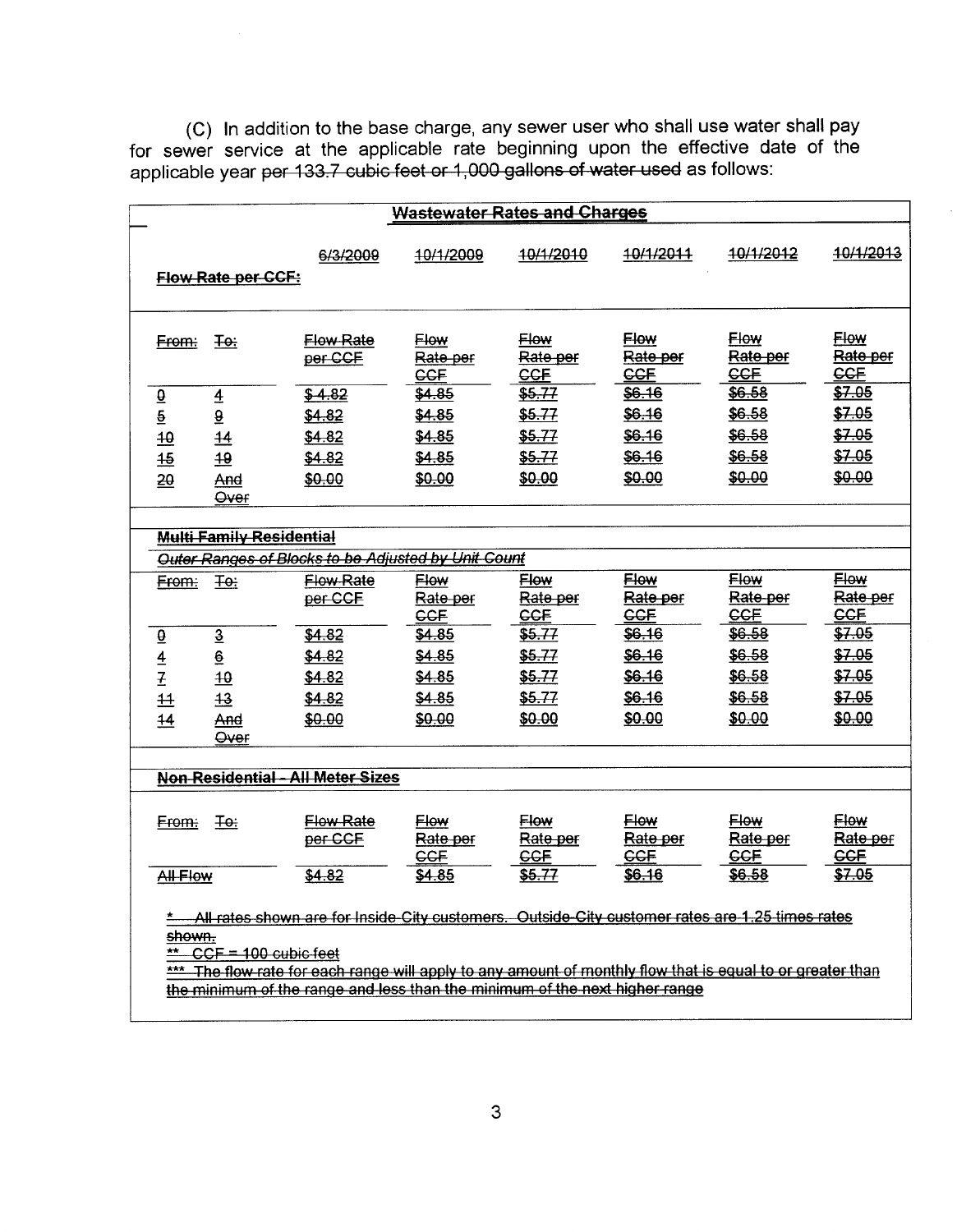| 10/1/2012<br>10/1/2011<br>10/1/2010<br>11/4/2009<br>Flow Rate per CCF:<br><b>Single Family Residential</b><br><b>Cubic Feet</b><br><b>Flow</b><br>Flow<br>Flow<br>Flow<br>Rate per<br>Rate per<br>Rate per<br>Rate per<br><b>CCF</b><br><b>CCF</b><br><b>CCF</b><br><b>CCF</b><br>To:<br>From:<br>\$6.65<br>\$6.19<br>\$5.76<br>\$4.82<br>2000<br>$\overline{0}$<br><u>And</u><br>2001<br>Over<br><b>Multi Family Residential</b><br><b>Block Ranges Adjusted By Unit Count</b><br><b>Cubic Feet</b><br><b>Flow</b><br><b>Flow</b><br>Flow<br><b>Flow</b><br>Rate per<br>Rate per<br>Rate per<br>Rate per<br><b>CCF</b><br><b>CCF</b><br><b>CCF</b><br><b>CCF</b><br>To:<br>From:<br>\$6.65<br>\$6.19<br>\$5.76<br>\$4.82<br>$\overline{0}$<br>1400<br>And<br>1401<br>Over<br><b>Non Residential - All Meter Sizes</b><br><b>Cubic Feet</b><br><b>Flow</b><br>Flow<br>Flow<br><b>Flow</b><br>Rate per<br>Rate per<br>Rate per<br>Rate per<br><b>CCF</b><br><b>CCF</b><br><b>CCF</b><br><b>CCF</b><br>To:<br>From:<br>All Flow |  |        | <b>Wastewater Rates and Charges</b> |        |        |             |
|-------------------------------------------------------------------------------------------------------------------------------------------------------------------------------------------------------------------------------------------------------------------------------------------------------------------------------------------------------------------------------------------------------------------------------------------------------------------------------------------------------------------------------------------------------------------------------------------------------------------------------------------------------------------------------------------------------------------------------------------------------------------------------------------------------------------------------------------------------------------------------------------------------------------------------------------------------------------------------------------------------------------------------|--|--------|-------------------------------------|--------|--------|-------------|
|                                                                                                                                                                                                                                                                                                                                                                                                                                                                                                                                                                                                                                                                                                                                                                                                                                                                                                                                                                                                                               |  |        |                                     |        |        | 10/1/2013   |
|                                                                                                                                                                                                                                                                                                                                                                                                                                                                                                                                                                                                                                                                                                                                                                                                                                                                                                                                                                                                                               |  |        |                                     |        |        |             |
|                                                                                                                                                                                                                                                                                                                                                                                                                                                                                                                                                                                                                                                                                                                                                                                                                                                                                                                                                                                                                               |  |        |                                     |        |        |             |
|                                                                                                                                                                                                                                                                                                                                                                                                                                                                                                                                                                                                                                                                                                                                                                                                                                                                                                                                                                                                                               |  |        |                                     |        |        |             |
|                                                                                                                                                                                                                                                                                                                                                                                                                                                                                                                                                                                                                                                                                                                                                                                                                                                                                                                                                                                                                               |  |        |                                     |        |        | Flow        |
|                                                                                                                                                                                                                                                                                                                                                                                                                                                                                                                                                                                                                                                                                                                                                                                                                                                                                                                                                                                                                               |  |        |                                     |        |        | Rate per    |
|                                                                                                                                                                                                                                                                                                                                                                                                                                                                                                                                                                                                                                                                                                                                                                                                                                                                                                                                                                                                                               |  |        |                                     |        |        | <b>CCF</b>  |
|                                                                                                                                                                                                                                                                                                                                                                                                                                                                                                                                                                                                                                                                                                                                                                                                                                                                                                                                                                                                                               |  |        |                                     |        |        | \$7.15      |
|                                                                                                                                                                                                                                                                                                                                                                                                                                                                                                                                                                                                                                                                                                                                                                                                                                                                                                                                                                                                                               |  |        |                                     |        |        |             |
|                                                                                                                                                                                                                                                                                                                                                                                                                                                                                                                                                                                                                                                                                                                                                                                                                                                                                                                                                                                                                               |  |        |                                     |        |        |             |
|                                                                                                                                                                                                                                                                                                                                                                                                                                                                                                                                                                                                                                                                                                                                                                                                                                                                                                                                                                                                                               |  |        |                                     |        |        |             |
|                                                                                                                                                                                                                                                                                                                                                                                                                                                                                                                                                                                                                                                                                                                                                                                                                                                                                                                                                                                                                               |  |        |                                     |        |        |             |
|                                                                                                                                                                                                                                                                                                                                                                                                                                                                                                                                                                                                                                                                                                                                                                                                                                                                                                                                                                                                                               |  |        |                                     |        |        |             |
|                                                                                                                                                                                                                                                                                                                                                                                                                                                                                                                                                                                                                                                                                                                                                                                                                                                                                                                                                                                                                               |  |        |                                     |        |        | <b>Flow</b> |
|                                                                                                                                                                                                                                                                                                                                                                                                                                                                                                                                                                                                                                                                                                                                                                                                                                                                                                                                                                                                                               |  |        |                                     |        |        | Rate per    |
|                                                                                                                                                                                                                                                                                                                                                                                                                                                                                                                                                                                                                                                                                                                                                                                                                                                                                                                                                                                                                               |  |        |                                     |        |        | <b>CCF</b>  |
|                                                                                                                                                                                                                                                                                                                                                                                                                                                                                                                                                                                                                                                                                                                                                                                                                                                                                                                                                                                                                               |  |        |                                     |        |        | \$7.15      |
|                                                                                                                                                                                                                                                                                                                                                                                                                                                                                                                                                                                                                                                                                                                                                                                                                                                                                                                                                                                                                               |  |        |                                     |        |        |             |
|                                                                                                                                                                                                                                                                                                                                                                                                                                                                                                                                                                                                                                                                                                                                                                                                                                                                                                                                                                                                                               |  |        |                                     |        |        |             |
|                                                                                                                                                                                                                                                                                                                                                                                                                                                                                                                                                                                                                                                                                                                                                                                                                                                                                                                                                                                                                               |  |        |                                     |        |        |             |
|                                                                                                                                                                                                                                                                                                                                                                                                                                                                                                                                                                                                                                                                                                                                                                                                                                                                                                                                                                                                                               |  |        |                                     |        |        |             |
|                                                                                                                                                                                                                                                                                                                                                                                                                                                                                                                                                                                                                                                                                                                                                                                                                                                                                                                                                                                                                               |  |        |                                     |        |        | <b>Flow</b> |
|                                                                                                                                                                                                                                                                                                                                                                                                                                                                                                                                                                                                                                                                                                                                                                                                                                                                                                                                                                                                                               |  |        |                                     |        |        | Rate per    |
|                                                                                                                                                                                                                                                                                                                                                                                                                                                                                                                                                                                                                                                                                                                                                                                                                                                                                                                                                                                                                               |  |        |                                     |        |        | <b>CCF</b>  |
|                                                                                                                                                                                                                                                                                                                                                                                                                                                                                                                                                                                                                                                                                                                                                                                                                                                                                                                                                                                                                               |  | \$4.82 | \$5.76                              | \$6.19 | \$6.65 | \$7.15      |
| * All rates shown are for Inside-City customers. Outside-City customer rates are 1.25 times rates                                                                                                                                                                                                                                                                                                                                                                                                                                                                                                                                                                                                                                                                                                                                                                                                                                                                                                                             |  |        |                                     |        |        |             |

 $\star$  $\star$  $\star$ 

 $(K)$  Commencing on October 1,  $2014$  2008 and continuing on October 1 of each year thereafter, a utility price index adjustment, which corresponds to the price index established, on or before March 31 of each year, by the Florida Public Service Commission pursuant to F.S. § 367.081(4)(a), shall be applied to the base charge and flow gallonage rate then in effect.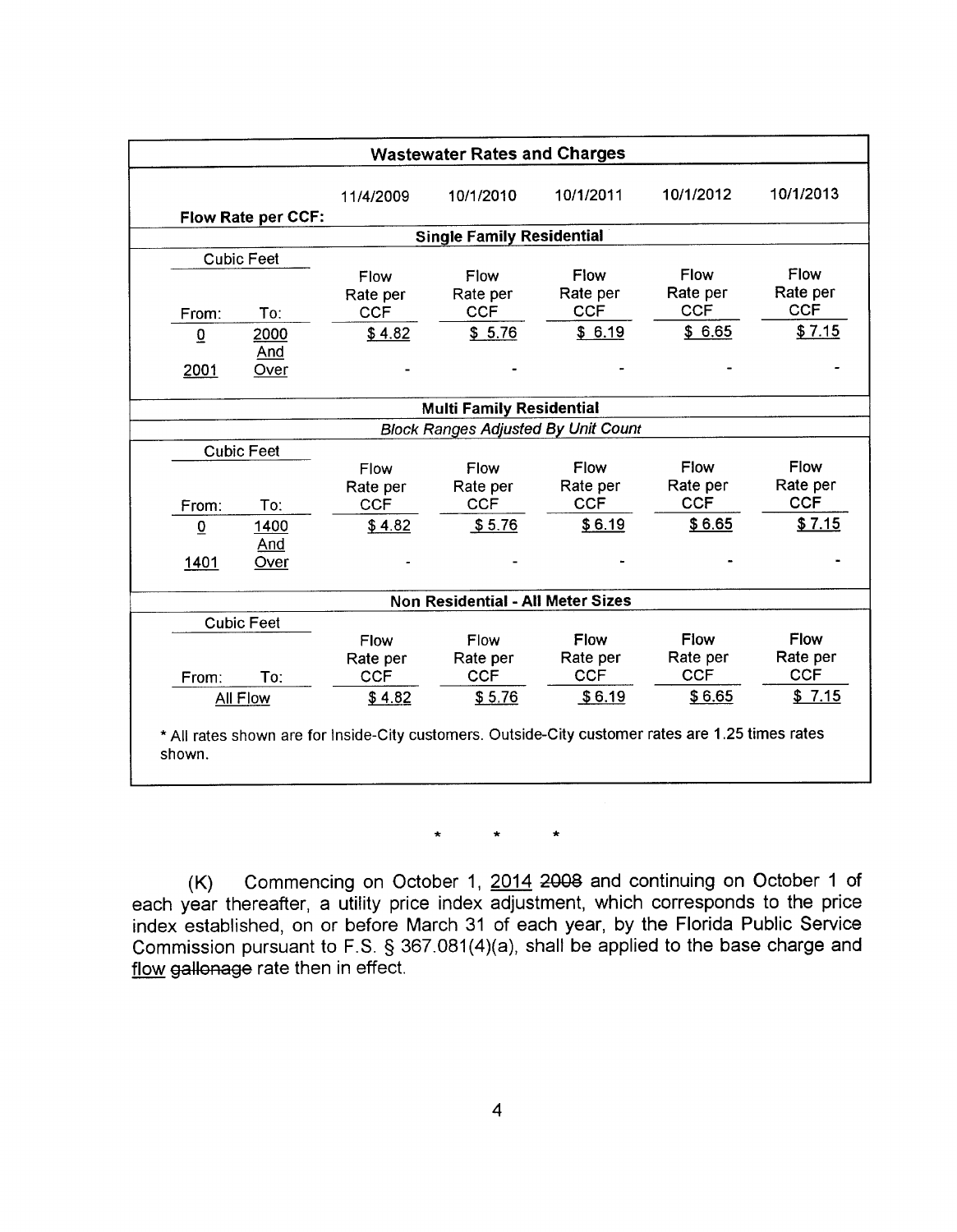Section 2: That it is the intention of the City Commission that the provisions of this ordinance shall become and be made <sup>a</sup> part of the Code of Ordinances of the City of Hollywood, Florida, and the provisions of this ordinance may be renumbered to accomplish such intention

Section 3: That if any word, phrase, clause, subsection or section of this ordinance is for any reason held unconstitutional or invalid, the invalidity thereof shall not affect the validity of any remaining portions of this ordinance

Section 4: That all sections or parts of sections of the Code of Ordinances, all ordinances or parts of ordinances, and all resolutions or parts of resolutions in conflict herewith be and the same are hereby repealed to the extent of such conflict

Section 5: That this ordinance shall be in full force and effect on immediately upon its passage and adoption

ADVERTISED on  $\sqrt{C}$   $\sqrt{C}$   $\sqrt{A}$   $\sqrt{3}$   $\sqrt{2}$   $2009$ PASSED on first reading this  $\frac{\gamma}{\gamma}$  day of  $\underline{\hspace{1cm}\mathcal{O}c}\,+\,$ PASSED AND ADOPTED on second reading this  $\underline{\hspace{1em}4\qquad \hspace{1em}}$  day of  $\underline{\hspace{1em}}$ aing this <u>Theoday</u> 2009  $N$ o $V$  $.2009.$ ATTEST<br>
MACLA (CLANCY, MMC<br>
PATRICIA A. CERNY, MMC<br>
CITY CLERK<br>
APPROVED AS TO FORM & LEGALITY<br>
For the use and reliance of the<br>
City of Hollywood, Florida only:<br>
LETTREYP. SHEFFEL<br>
CITY ATTORNEY<br>
11/10/09pac

APPROVED AS TO FORM & LEGALITY For the use and reliance of the City of Hollywood, Florida only:

CITY ATTORNEY 11/10/09pac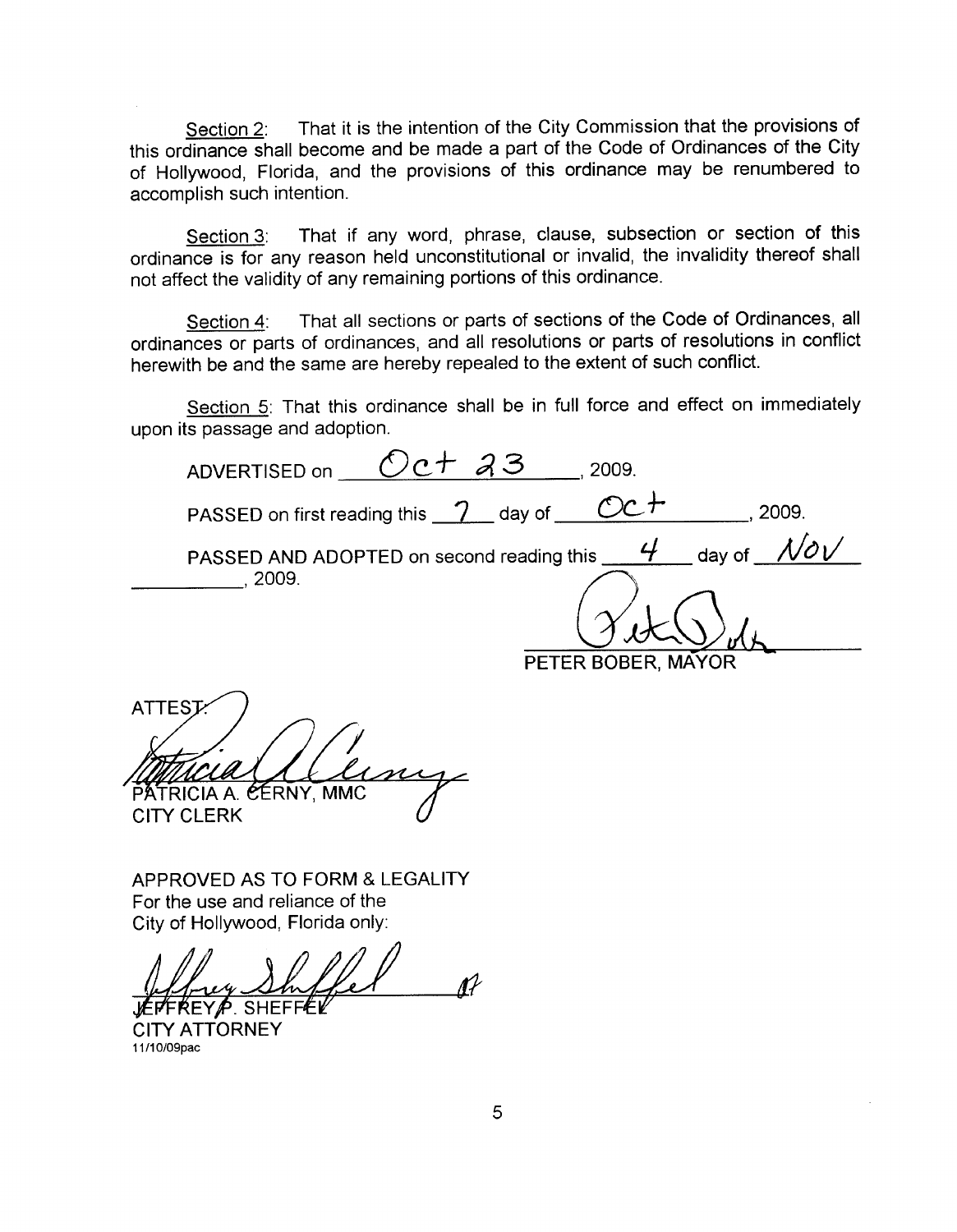PO-2009-36 PO-2009-36

Passed<br>On pad

Assed<br>and leAd

10/7/09

 $11/4/09$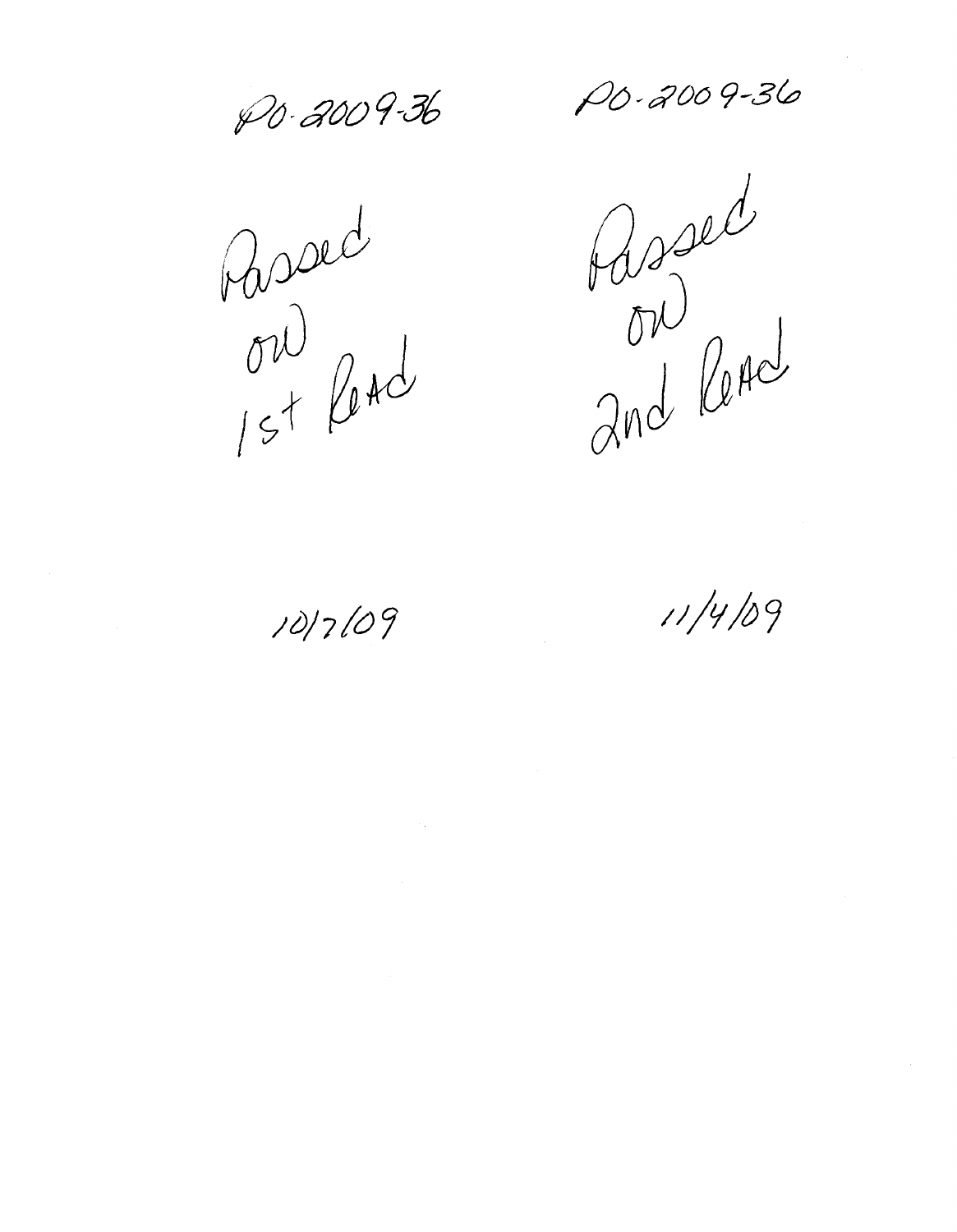## lEGAL AD CITY OF HOllYWOOD

NOTICE IS HEREBY GIVEN in accordance with Section <sup>166</sup> <sup>041</sup> Florida Statutes that the City Commission of the City of Hollywood, Florida, at a Regular City Commission Meeting, on WEDNESDAY, November 4 2009, in the City Commission Chambers, Room 219, General Joseph W. Watson Circle, Hollywood, Florida, proposes to consider on second and final reading the following proposed ordinance $(s)$ :

Proposed Ordinance - PO-2009-33 beginning at: 1:15 PM, or as soon thereafter as same can be heard

AN ORDINANCE OF THE CITY OF HOLLYWOOD, FLORIDA, AMENDING SECTION 37.25 OF THE CODE OF ORDINANCES; ESTABLISHING STRICT NINE-YEAR TERM LIMITS FOR BOARD MEMBERS

Proposed Ordinance - PO-2009-34 beginning at: 1:15 PM, or as soon thereafter as same can be heard

AN ORDINANCE OF THE CITY OF HOLLYWOOD, FLORIDA, AMENDING CHAPTER 37 OF THE CODE OF ORDINANCES ENTITLED "OTHER DEPARTMENTS, BOARDS AND COMMISSIONS" BY AMENDING SECTION 37.01 TO DISSOLVE THE DEPARTMENT OF ECONOMIC DEVELOPMENT ADMINISTRATION, TO DISSOLVE THE DESIGN AND CONSTRUCTION MANAGEMENT DEPARTMENT AND TO CREATE THE DEPARTMENT OF PLANNING AND DEVELOPMENT SERVICES

Proposed Ordinance - PO-2009-35 beginning at: 1:30 PM, or as soon thereafter as same can be heard

AN ORDINANCE OF THE CITY OF HOLLYWOOD, FLORIDA, AMENDING CHAPTER 51 OF THE CODE OF ORDINANCES TITLED "WATER" TO ADJUST THE WATER "WATER" TO ADJUST THE WATER CONSERVATION TIERED RATE STRUCTURE

Proposed Ordinance - PO-2009-36 beginning at: 1:30 PM, or as soon thereafter as same can be heard

AN ORDINANCE OF THE CITY OF HOLLYWOOD, FLORIDA, AMENDING CHAPTER 52 OF THE CODE OF ORDINANCES TITLED "SEWER USE" TO ADJUST THE SEWER RATE STRUCTURE.

The proposed ordinance(s) may be inspected by the public in the Office of the City Clerk, Room 221, General Joseph W. Watson Circle, Hollywood, Florida, between the hours of 8:00 AM and 4:45 PM on any regular working day. Interested parties may appear at the aforesaid time and place and be heard with respect to the proposed ordinance(s).

NOTE: Any person who decides to appeal any decision made by the City Commission with respect to any matter considered at this meeting will need a record of the proceedings, and it will be their responsibility to ensure that a verbatim record of the proceedings is made, which record includes the testimony and evidence upon which the appeal is to be based. Please call 954-921-<sup>3211</sup> for any questions regarding the above matter

Persons with disabilities who require reasonable accommodation to participate in City programs and/or services may call the Office of the City Manager five business days in advance at 954-921-3201 (voice). If an individual is hearing or speech impaired, please call 800-955-8771 (V-TDD).

Dated this  $23<sup>rd</sup>$  day of October, 2009.